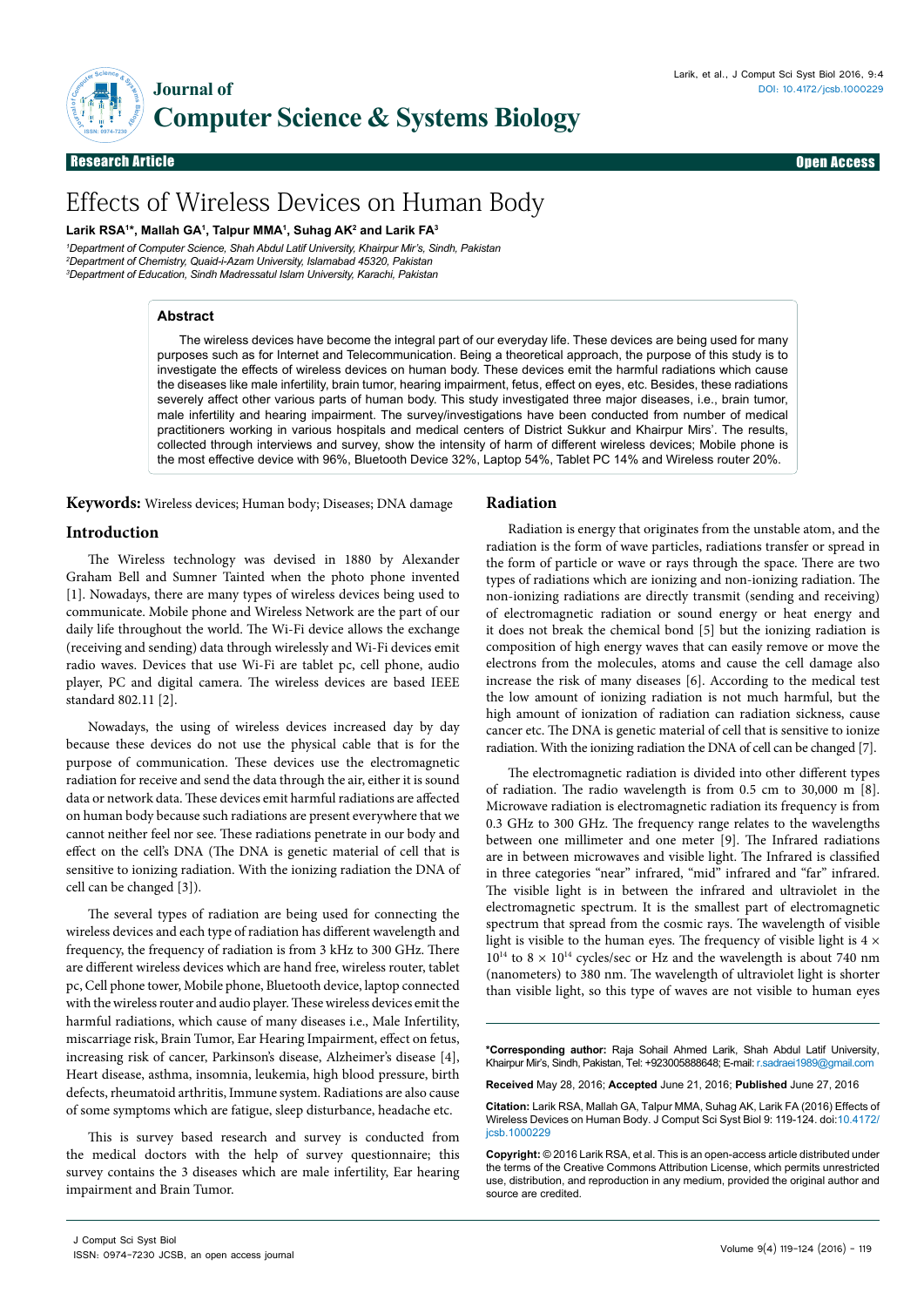but the some insects can see these waves, as the bumblebees can see these waves. The frequency range of ultraviolet light is from  $8 \times 10^{14}$ to  $3 \times 10^{16}$  Hertz. The X-rays are ionizing radiation that has enough energy to eject the electron from the atom or molecule and also change the chromosomes, gene and some other components of cell [10]. The frequency of gamma waves is high, the wavelength of gamma rays are very small but have more packets of energy, that energy is known as the photons without any charge. The gamma rays are generating during breakdown of atomic nuclei. The wavelength of gamma rays is 100 pm (pico-meters) it is shorter; the frequency of gamma rays is more than 10 EHz [11].

## **Disease Introduction**

### **Male infertility**

The reproduction is natural experience for couples. However, it is very difficult to plan for the baby. Basically the infertility is wide problem in the world due to different reasons. The male infertility problem creates due to the sperm production (sperm production in low number) or the transport process of sperm [12]. The infertility problems are sperm motility, sperm count, sperm morphology, functions of sperm, impaired leydig cell, sertoli cell, abnormality of sperms, to stop delivery of sperm, chronic wellness problem [13].

### **Brain tumor**

It is a mass of tissue that is abnormal or you can say that the body cells die or replaced with other cells and other tumors [14]. There are two types of Brain Tumor which are malignant tumor and benign tumor cause the electromagnetic radiation [15].

### **Ear impairment**

Hearing problem usually develops according to the age and loud noise. There are different causes of hearing loss that are creates difficulty in hearing means the people cannot listen clearly and asking people again and again. The cause of hearing loss is listening to music with high volume [16].

### **Literature Review**

### **Male infertility**

Nowadays, a cell phone is being kept very close to groin area by human, like near the testis such as trouser pocket is commonly used for carrying mobile phone [17]. Electromagnetic waves have a harmful effect on male sex organs and sperm. These radiations can cause changes in shapes, motility and number of sperms. Radiations from cell phone can harms to the structure and function of testis and decrease of male fertility. The major organs which came under the damage due to cell phone radiations are leydig cells, and seminiferous tubules. Testosterone biogenesis is affected and DNA sperm damage occurs by radiations due to the cell phone [18]. The radiofrequency radiation of Wi-Fi 2.4 GHz has harmful effects on semen. The use of Wi-Fi devices has close contact with our body [19]. Exposure of human sperms to Wi-Fi internet connected with laptop causes decrease the motility and increase the DNA fragmentation due to the non-thermal effect. These types of technologies must be used carefully by pregnant women while it is plugged-in, [20] when male is exposed the effects of environment is cause of decrease of the capabilities of male infertility. These are the hazardous effects on the sperm parameters (structure and mobility) [21]. A significant decrease in the motile sperms was found by Wdowiak. Total 65.7% of patients who were not using cell phones that are showed normal sperm motility but 17% of patients showed abnormal sperm motility who was cell phone users [22].

#### **Brain tumor**

The frequency range from 40 MHz to 6 GHz deeply penetrates inside tissues because irregular molecular motion, this effects on DNA. The RF-EMR from the wireless device directly produces changes in DNA shape. The electromagnetic field exposure may elevate the occurrence of cancer and brain tumor. During the use of cell phone near the ear/brain can penetrate inside human brain as deep as 4 to 6 cm. due to this actions of radiations the hippocampus and pineal gland affected by decreasing in their protein kinase C and melatonin activity. The tumor formation occurs because cell phone is being used in a very close contact with the brain, if cell phone will be used one hour per day continuously exposure about 10 years or above will increase risk of brain tumor. Long term use of cell phone develop brain tumor and microwave frequencies produce changes in brain DNA and micronuclei [23]. The microwave frequencies are more effective to the brains of children than the adult because bodies of young peoples are still under development their cells are dividing more; they have a thin skull and brain [24]. The radiation of cell phone increases the brain tumor, because the blood brain barrier damage due to these radiations. The cells of brain relates with memory of learning. The calcium releases from the cell membrane by weak electromagnetic fields [25].

#### **Ear impairment**

The effect of electromagnetic waves can on the hearing damage due to the long term use of cell phone. The cause of hearing loss took place when the user uses long time cell phone with the higher frequency. Almost many users use the right ear for listen the call as compared to the left ear [26]. The cell phone radiation damage the inner ear and the long term use of cell phone for four year or more averagely 30 minute per day use of cell phone is harmful for the hearing function, which activates the cochlear receptor through the same process which involved in the normal hearing, that describes the "clicks" which are heard by the people that exposed to the microwave radiation. Most of the young peoples between the age of 18 to 25 suffering from the loss hearing function due to more use of cell phone and other gadgets, doctors say. There are 16000 hair cells which are present in each of inner ear. When cells are not regenerating then hearing problems took place. Peoples who are using their cell phone every day from 2 to 3 hours are at the partial deafness risk during 3 to 5 years. Most of the peoples during the age of 20s working in marketing and teleconsulting professionals are using cell phone initially feeling ear pain then slowly tinnitus develops [27]. The use of cell phone has been increased so, the possibility of biological effects due to the cell phone emit radiofrequency that consists on magnetic fields and oscillating electric which interact negatively with the cells of plants, human beings and animals. The radiofrequency electromagnetic radiations are being used for the wireless communication devices is more effective for the human health, like blood pressure, short term memory loss, brain tumor, sleep disturbances. The radiofrequency is focused in tissue close to the mobile that includes auditory nerve. During the use of mobile phone, the inner ear and around ear skin absorb the microwave energy and radiofrequency which cause of hearing impairment [28].

### **Survey and Methodology**

This study is based on the theoretical approach and survey for collecting the results from the several medical doctors. The secondary data collected through the journal, textbooks and article. The survey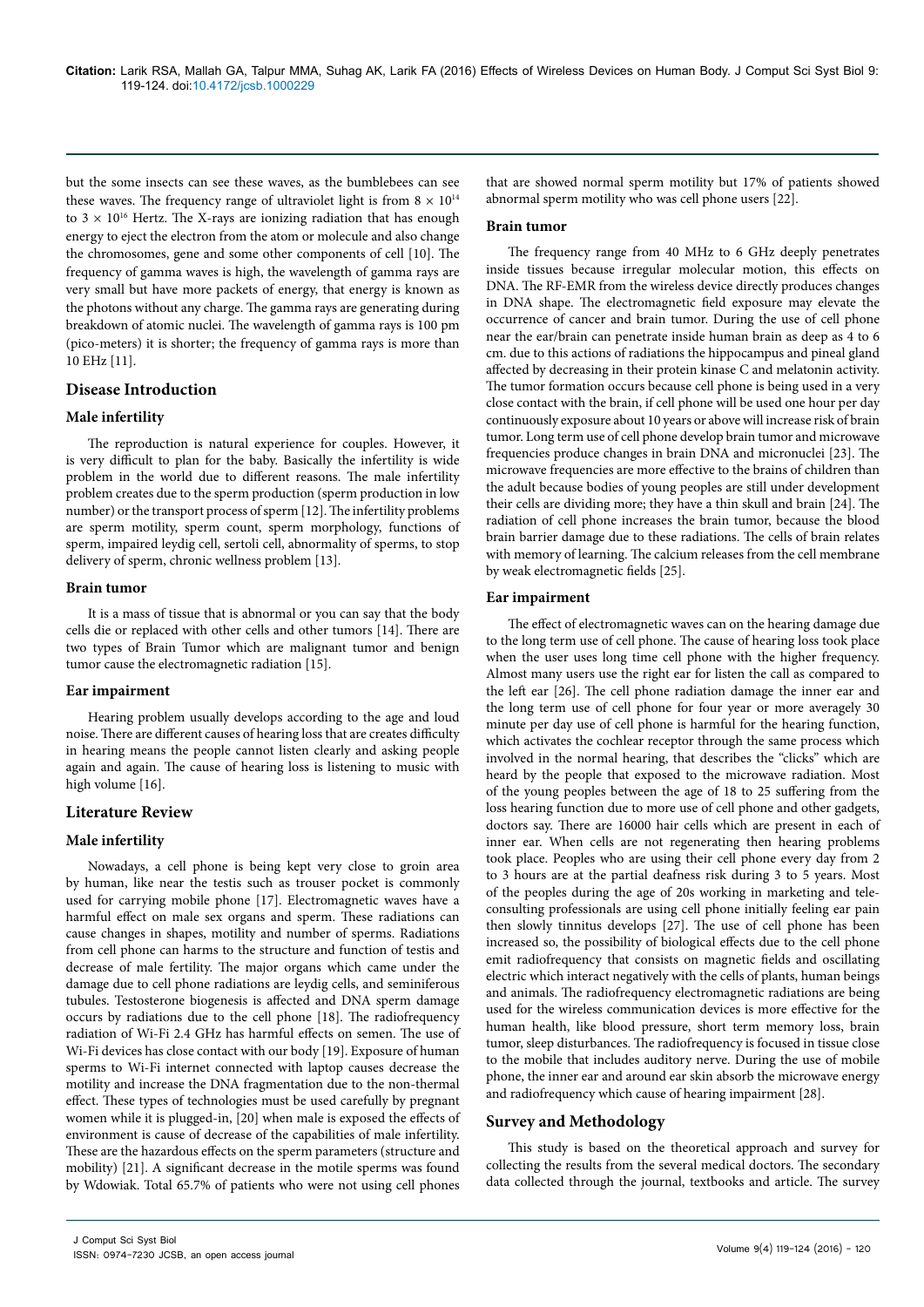questionnaire was interviewed for data collection from the medical doctors and other para medical staff. The survey was conducted at City Hospital Khairpur, Civil Hospital Khairpur, Ghulam Mohammad Mahar Medical College Sukkur and different medical centers.

A questionnaire was designed for conducting interview. It contained fifteen questions which cover sufficient information about wireless devices that affect human health and raise different diseases. The other questions were related to the number of people affected by the wireless radiation observed by doctors. There were 300 questionnaires which were distributed in medical doctors of different diseases in different hospitals and medical center for collecting the survey results. In result, each doctor has given his own ideas about the effects of wireless devices on human body based on their observations about the patients.

### **Data collection**

Data collection was started from several hospitals of Khairpur and Sukkur. Initially, we visited Civil Hospital Khairpur where civil surgeon of hospital was requested to allow and co-operate in completing the task of survey while suggesting doctors. The questionnaires distributed to all doctors and they also were interviewed for data collection about the effects of wireless devices on human body and got their recommendations as well.

Then we visited city Hospital and other private medical centers for this purpose, like Khairpur civil hospitals, GMMMC of district. We also visited Sukkur to ascertain the factual information of wireless radiation and its impact on human body. Same procedure of data collection was applied there.

### **Results**

A total of 300 Medical Doctors were surveyed about the effect of wireless devices on human body. On the basis of patients under their treatment, 99% medical doctors gave a positive response to the effect of wireless devices on human body and 1% medical doctors gave a negative response to the effects of wireless devices on human body. The results are shown in the following Figure 1.

The more affecting wireless devices were included Mobile 96%,

Laptop 54%, Tablet PC 14%, Wireless Router 20% and Bluetooth Device 32%. According to medical doctors the more affecting wireless devices are shown in the Figure 2 (in percentage).

According to our survey of Medical Doctor's the cause of diseases is using of wireless devices like Brain Tumor 84%, Male Infertility 36%, Heart Disease 46%, Effect on Fetus 20%, Ear Hearing Function 82%, Alzheimer's Disease 10% and Parkinson's Disease 2%. These results are shown in the following Figure 3.

Figure of Brain Tumor, male infertility and ear caused by different devices (shown in Figure 4) which are Mobile 76%, 36% and 92% respectively, Laptop 8%, 68% and 0%, Tablet PC 2%, 4% and 0%, Bluetooth device 2%, 0% and 6%, Wireless router 10%, 2% and 0%, Wireless headphone 30%, 0% and 52%, Wi-Fi 4%, 2% and 0% and Cell phone tower 4%, 2% and 0%.

## **Discussion**

Comparatively area under the study has not been explored for the investigation of the potential of the effects of radiations emitted by wireless devices. With slight variation present study confirms the harmful effects of the radiation on body of the people of area selected for the study as revealed by medical doctors. Purposefully, correct study aimed to create awareness among the people in journal and the people living in the area under the study, to avoid the use of such devices, which is involved in the onset of debilitating diseases mentioned in our study.

In this way our research has revealed that the prolonged use of such devices are at risk greater risk as the harmful effects may cause permanent damages which may not be repaired. The survey obtained from the doctors revealed that there is harmful effect of cell phone, laptop, tablet pc wireless router and blue tooth device on human body because these devices emit the different types of radiations. These radiations penetrate in our body and damage the DNA [29]. The doctors have given the 99% positive response in favor of harmful effects because they were treating that type of patients.

The use of wireless devices increase nowadays and their strength of radiation is mobile phone (1800 MHz and 3G technology operate between 1900 MHz-2200 MHz), laptop (1000 MHz-3600 MHz), Wi-Fi

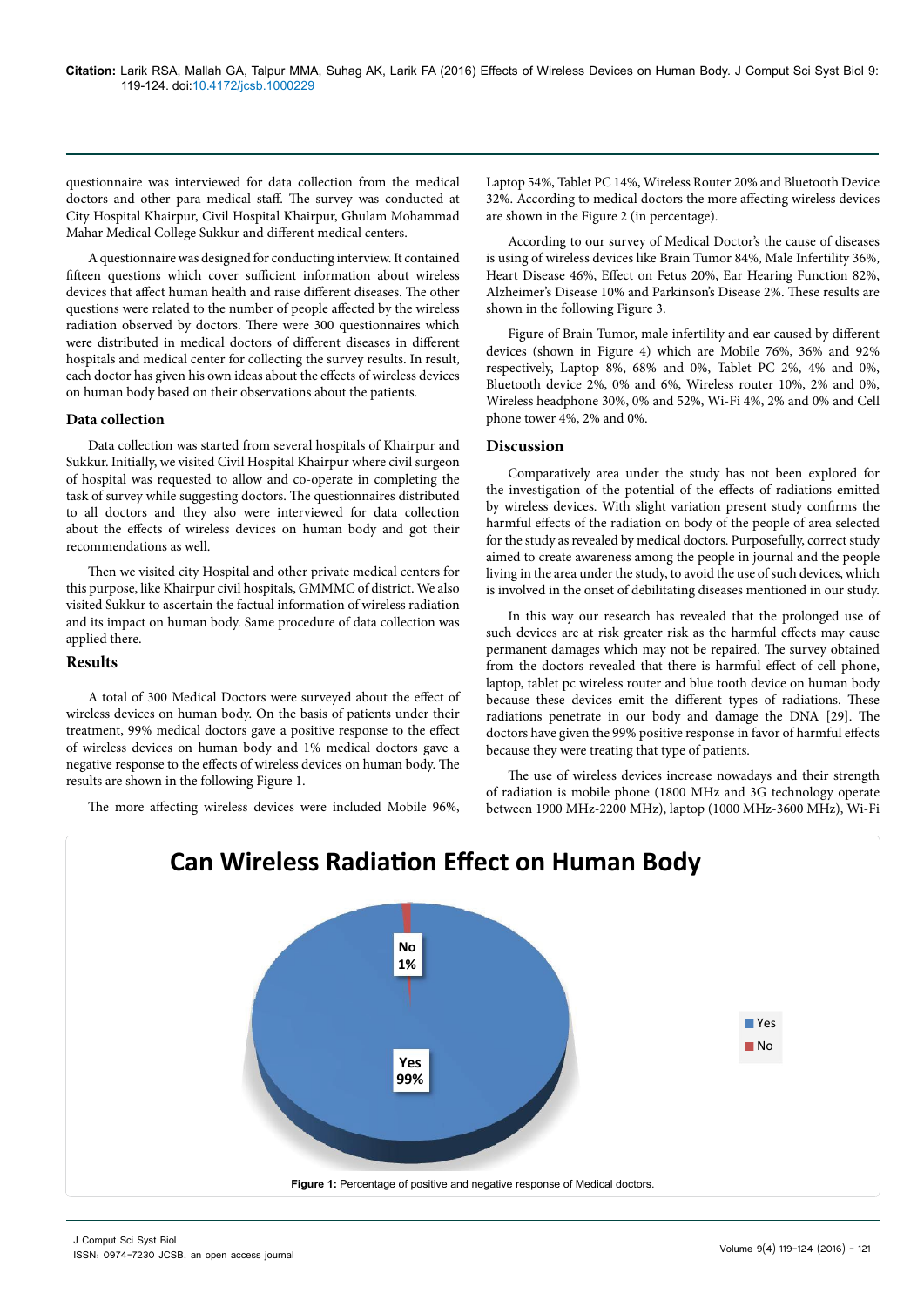**Citation:** Larik RSA, Mallah GA, Talpur MMA, Suhag AK, Larik FA (2016) Effects of Wireless Devices on Human Body. J Comput Sci Syst Biol 9: 119-124. doi:10.4172/jcsb.1000229





(2450 MHz) [30], Tablet PC (2.4 GHz) and Bluetooth devices (2.4 GHz) [31], as cell phone has becomes a part of our life, but cell phone emit harmful radiation that are effected on our health. The present study is in agreement with Khudnitskii et al. [32] who found that high frequency radiation has an influence on the function of central nervous system (CNS) because of phone antenna proximity to the area of head that gets severe heating. Kellenyi et al. [33] discovered that deficiency in the hearing system was caused by the exposure of mobile phone radiation; this is in conformity with our study. According to the Meo et al. [34] about 34.59% of problems were correlated with impaired hearing, ear warmth and ache on ear, 23.07% effect on ear were found, 23% hearing problem found due to the cell phone [35,36] and in our study we found 82% effect on ear, that is not in agreement with current study. Meo et al. found 5.04% of problem with the decreased and blurred vision due to the mobile phone; in our survey research we found 62% effect on eyes during using cell phone. According to Vasudev et al. [37] constant use of cell phones can lead 44.4% decrease in fertility level, 30% sperm damage was found by the Hungarian Scientists [38] and in present study the effect was 36%. The effect to the heart's function was 50.0% according to Vasudev et al. [39] and in current study the effects was 46% that is an agreement with current study. 32.3% effects on brain tumor was found by Al-Muhayawi et al. [40], according to the world health organization report the cell phone radiation has 40% effect on brain tumor [41] and according to our study the effect on brain tumor was 84%. Johansson found the effect of cell phone on Alzheimer's disease [42]. The diseases due to the electromagnetic field are immune system damage, Alzheimer's disease, Parkinson's disease and heart problems [43]. Divan et al. found the effect of cell phone radiation on prenatal and postnatal, it was examined that the effect on unborn baby when mother use the cell phone and laptop (when laptop connected with Wi-Fi), these radiations are bad for unborn baby's brain development and also cell phone radiation effects our brain [44].

## **Conclusion**

It is concluded that the use of wireless devices have been increased throughout the world, these devices become the part of our life, but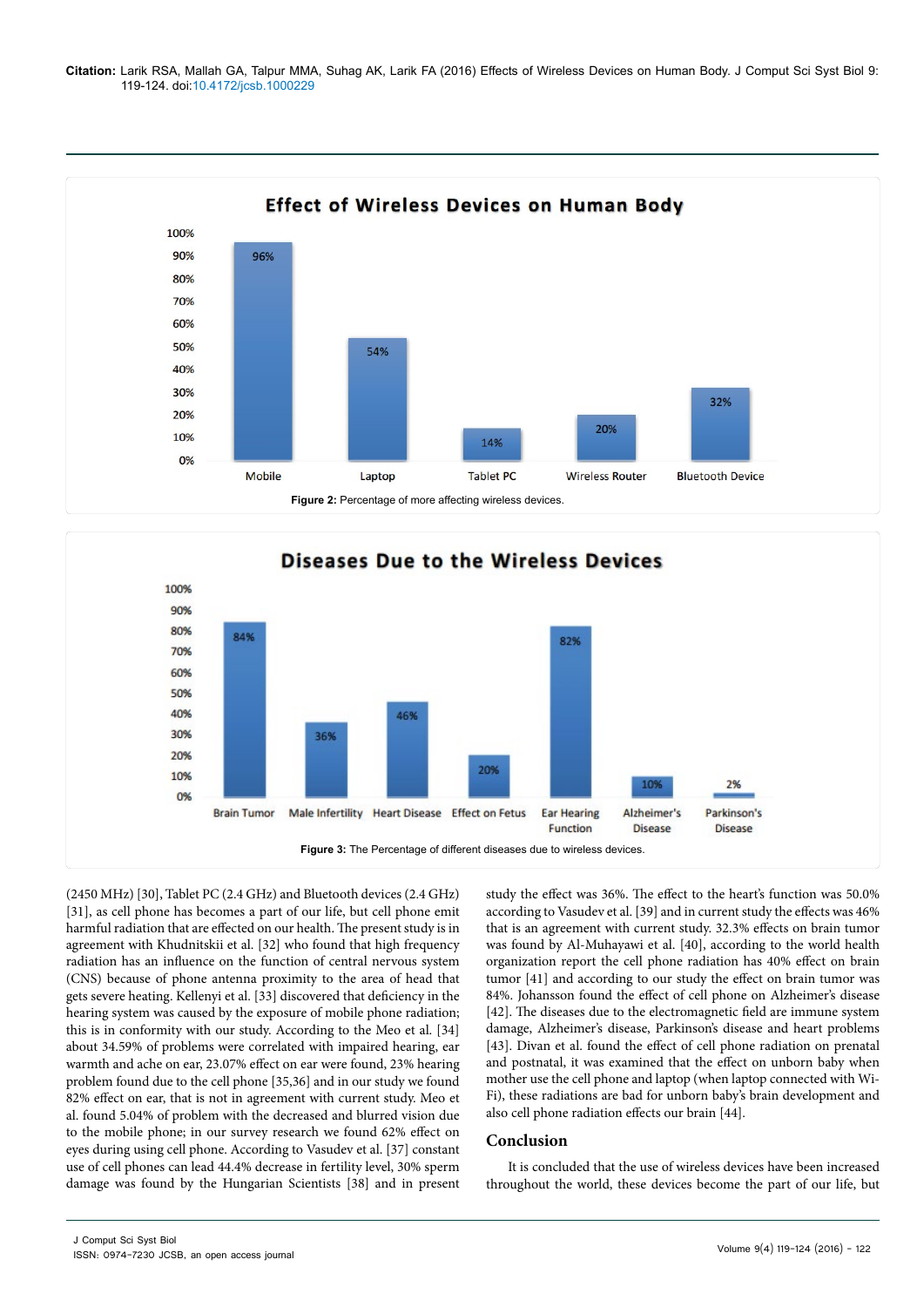

many peoples are unaware about the effects on human health on the using of devices. All wireless devices emit radiation in the form of electromagnetic field. The current study was focused on three diseases which are male infertility, Brain tumor, and ear impairment. According to our survey from the City Hospital Khairpur Mir's, Civil Hospital Khairpur Mir's, Ghulam Muhammad Mahar Medical College Sukkur and other medical centers, we observed that the mobile phone is more dangerous for our health, as doctors believed that wireless devices such as cell phones, laptop, wireless router, wireless headphone, cell phone tower, Bluetooth devices and tablet pc is cause of the disease of brain tumor, male infertility, heart disease, effect on fetus, hearing impairment, eye problems, immune system, leukemia, Alzheimer's disease and Parkinson's disease. It is suggested that one should avoid the use of wireless devices or to minimize the timing as possible to save the human health.

## **Recommendations**

- According to our survey the wireless devices emit radiations are harmful to human health so there are some recommendations that one should use one's cell phone when it is necessary.
- Don't put the cell phone in a pant and shirt pocket.
- Don't use the cell phone for long-term which is harmful to health because doctors suggesting the use of cell phone for 1 hour in a day which cause of brain tumor within 10 years.
- Avoid the long time conversation, use head phone when you have to talk for long call.
- Avoid using the wireless gadget like cell phone, laptop, tablet pc, wireless keyboard and mouse so on.
- Don't place the laptop on a lap when it is connected to Wi-Fi because it is harmful for sperms and also effect on the fetus, specially pregnant women avoid to use tablet, PC, laptop and cell phone.
- Don't use wireless devices in schools and colleges because it is harmful for the children and it is suggested that use the land line phone and DSL.
- Each and every one should know about the effects of these wireless radiations on human body, in this regard public awareness programs may be designed and executed as soon as possible by the concerned authorities.
- Government should take an action on cell phone towers existing in or near populated areas because cell phone towers emit the harmful radio waves which are a cause of human health problems.
- The installation of towers in the populated area may be banned and if they are already installed, should be removed immediately to save the people from their dangerous effects of radiations.

#### **References**

- 1. [Carson MK \(2007\) Alexander Graham Bell: Giving voice to the world. Sterling](https://books.google.co.in/books/about/Alexander_Graham_Bell.html?id=a46ivzJ1yboC&redir_esc=y)  [Publishing Company Inc., New York, USA.](https://books.google.co.in/books/about/Alexander_Graham_Bell.html?id=a46ivzJ1yboC&redir_esc=y)
- 2. [Collins L, Ellis SR \(2015\) Mobile Devices: Tools and Technologies. CRC](https://searchworks.stanford.edu/view/11111823)  [Press, USA.](https://searchworks.stanford.edu/view/11111823)
- 3. [Setubal JC, Meidanis J \(1997\) Introduction to computational molecular biology.](https://cdn.preterhuman.net/texts/science_and_technology/nature_and_biology/Bioinformatics/Introduction to Computational molecular biology  Carlos Setubal, Joao Meidanis.pdf)  [PWS Publishing Company, Boston, USA.](https://cdn.preterhuman.net/texts/science_and_technology/nature_and_biology/Bioinformatics/Introduction to Computational molecular biology - Carlos Setubal, Joao Meidanis.pdf)
- 4. [Sage C, Carpenter DO \(2009\) Public health implications of wireless](http://www.ncbi.nlm.nih.gov/pubmed/19285839)  [technologies. Pathophysiology 16: 233-246.](http://www.ncbi.nlm.nih.gov/pubmed/19285839)
- 5. [Author not listed \(2012\) Radiation: Facts, Risks and Realities. United States](https://www.epa.gov/sites/production/files/2015-05/documents/402-k-10-008.pdf)  [Environmental Protection Agency EPA-402-K-10-008.](https://www.epa.gov/sites/production/files/2015-05/documents/402-k-10-008.pdf)
- 6. [Carpenter DO \(2013\) Human disease resulting from exposure to electromagnetic](http://www.ncbi.nlm.nih.gov/pubmed/24280284)  [fields. Rev Environ Health 28: 159-172.](http://www.ncbi.nlm.nih.gov/pubmed/24280284)
- 7. [Boyce JD Jr. \(2015\) Ionizing Radiation and Breast Cancer Risk Fact Sheet #52.](http://www.mindfulwellnessmassageandbodywork.com/pages/articles/docs/102.pdfhttp:/www.mindfulwellnessmassageandbodywork.com/pages/articles/entry/102/)  [International Epidemiology Institute, Rockville, MD 20850.](http://www.mindfulwellnessmassageandbodywork.com/pages/articles/docs/102.pdfhttp:/www.mindfulwellnessmassageandbodywork.com/pages/articles/entry/102/)
- 8. <http://science.nasa.gov/missions/>
- 9. [Townes CH, Schawlow AL \(2013\) Microwave spectroscopy. Courier](https://books.google.co.in/books/about/Microwave_Spectroscopy.html?id=f33CAgAAQBAJ&redir_esc=y)  [Corporation, USA.](https://books.google.co.in/books/about/Microwave_Spectroscopy.html?id=f33CAgAAQBAJ&redir_esc=y)
- 10. [Agarwal BK \(1991\) X-ray spectroscopy: an introduction. Volume 15. Springer-](http://link.springer.com/book/10.1007%2F978-3-540-38668-1)[Verlag, Berlin Heidelberg, Germany.](http://link.springer.com/book/10.1007%2F978-3-540-38668-1)
- 11. May L (2012) An introduction to Mössbauer spectroscopy. Springer Science & Business Media, Germany.
- 12. [Dohle GR \(2010\) Male infertility in cancer patients: review of the literature. Int](http://www.ncbi.nlm.nih.gov/pubmed/20202000)  [J Urol 17: 327-331.](http://www.ncbi.nlm.nih.gov/pubmed/20202000)